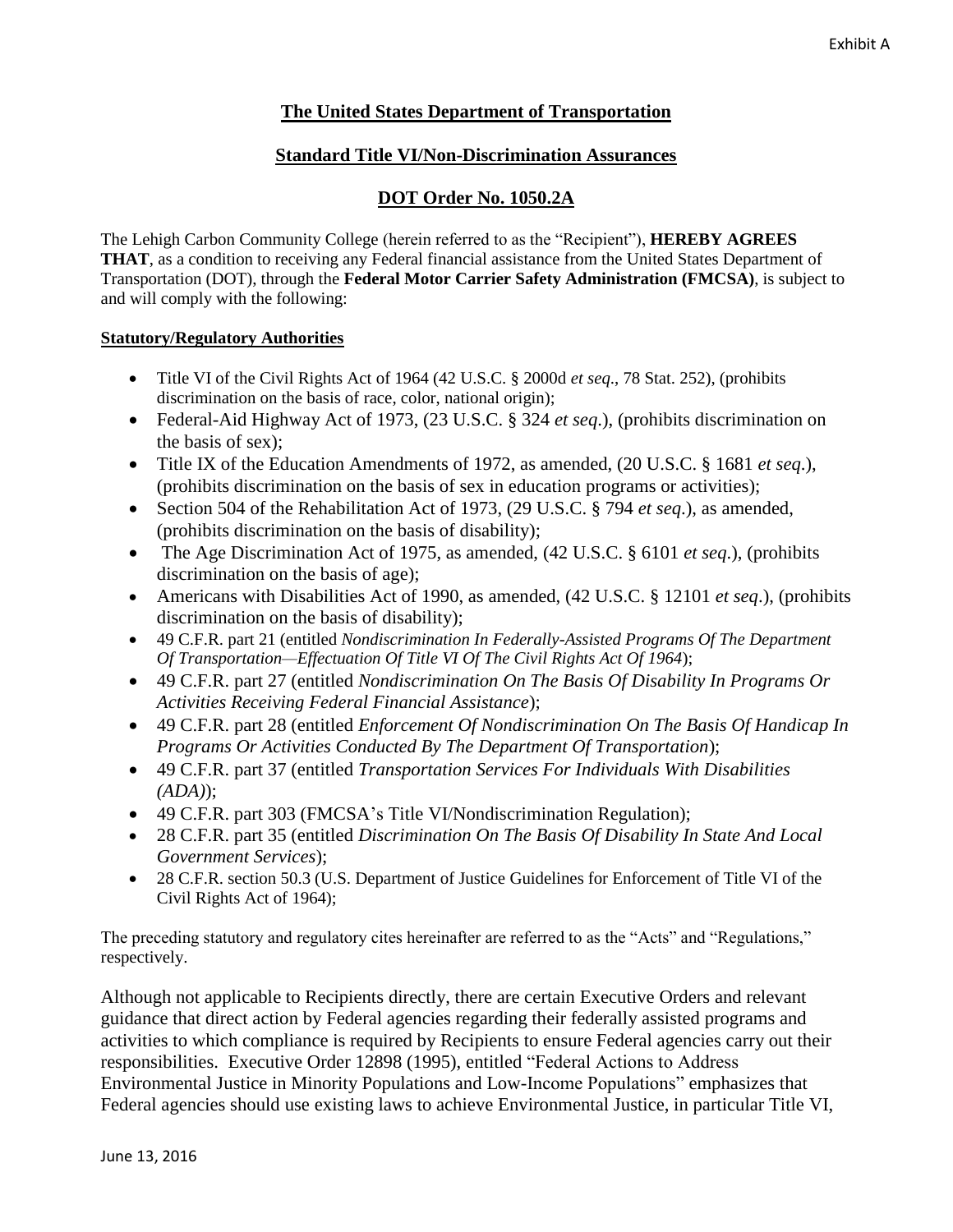to ensure nondiscrimination against minority populations. Recipients should be aware that certain Title VI matters raise Environmental Justice concerns and FMCSA intends that all Recipients evaluate and revise existing procedures (as appropriate) to address and implement Environmental Justice considerations. See the following FHWA website for more information and facts about Environmental Justice: [http://www.fhwa.dot.gov/environment/environmental\\_justice/index.cfm](http://www.fhwa.dot.gov/environment/environmental_justice/index.cfm)

Additionally, Executive Order 13166 (2001) on Limited English Proficiency, according to the U.S. Department of Justice in its Policy Guidance Document dated August 16, 2000 (65 Fed. Reg. at 50123), clarifies the responsibilities associated with the "*application of Title VI's prohibition on national origin discrimination when information is provided only in English to persons with limited English proficiency*." When receiving Federal funds Recipients are expected to conduct a Four-Factor Analysis to prevent discrimination based on National Origin. (See also U.S. DOT's "*Policy Guidance Concerning Recipients' Responsibilities to Limited English Proficient (LEP) Persons,*" dated December 14, 2005, (70 Fed. Reg. at 74087 to 74100); the Guidance is a useful resource when performing a Four-Factor Analysis).

### **General Assurances**

In accordance with the Acts, the Regulations, and other pertinent directives, circulars, policy, memoranda, and/or guidance, the Recipient hereby gives assurance that it will promptly take any measures necessary to ensure that:

*"No person in the United States shall, on the grounds of race, color, national origin, sex, age, disability, low-income, or LEP be excluded from participation in, be denied the benefits of, or be otherwise subjected to discrimination under any program or activity for which the Recipient receives Federal financial assistance from DOT, including the FMCSA."*

The Civil Rights Restoration Act of 1987 clarified the original intent of Congress, with respect to Title VI and other Non-discrimination requirements (The Age Discrimination Act of 1975, and Section 504 of the Rehabilitation Act of 1973) by restoring the broad, institutional-wide scope and coverage of these nondiscrimination statutes and requirements to include all programs and activities of the Recipient, so long as any portion of the program is Federally-assisted.

#### **Specific Assurances**

More specifically, and without limiting the above general Assurances, the Recipient agrees with and gives the following Assurances with respect to its Federally assisted **FMCSA Program**:

- 1. The Recipient agrees that each "activity," "facility," or "program," as defined in 49 C.F.R. §§ 21.23 (b) and 21.23 (e) will be (with regard to an "activity") facilitated, or will be (with regard to a "facility") operated, or will be (with regard to a "program") conducted in compliance with all requirements imposed by, or pursuant to the Acts and the Regulations;
- 2. The Recipient will insert the following notification in all solicitations for bids, Requests For Proposals for work, or material subject to the Acts and the Regulations made in connection with the FMCSA Program and, in adapted form, in all proposals for negotiated agreements regardless of funding source:

"*The Lehigh Carbon Community College, in accordance with the provisions of Title VI of the Civil Rights Act of 1964 (78 Stat. 252, 42 U.S.C. §§ 2000d to 2000d-4) and the Regulations, hereby notifies all bidders that it will affirmatively ensure that any contract*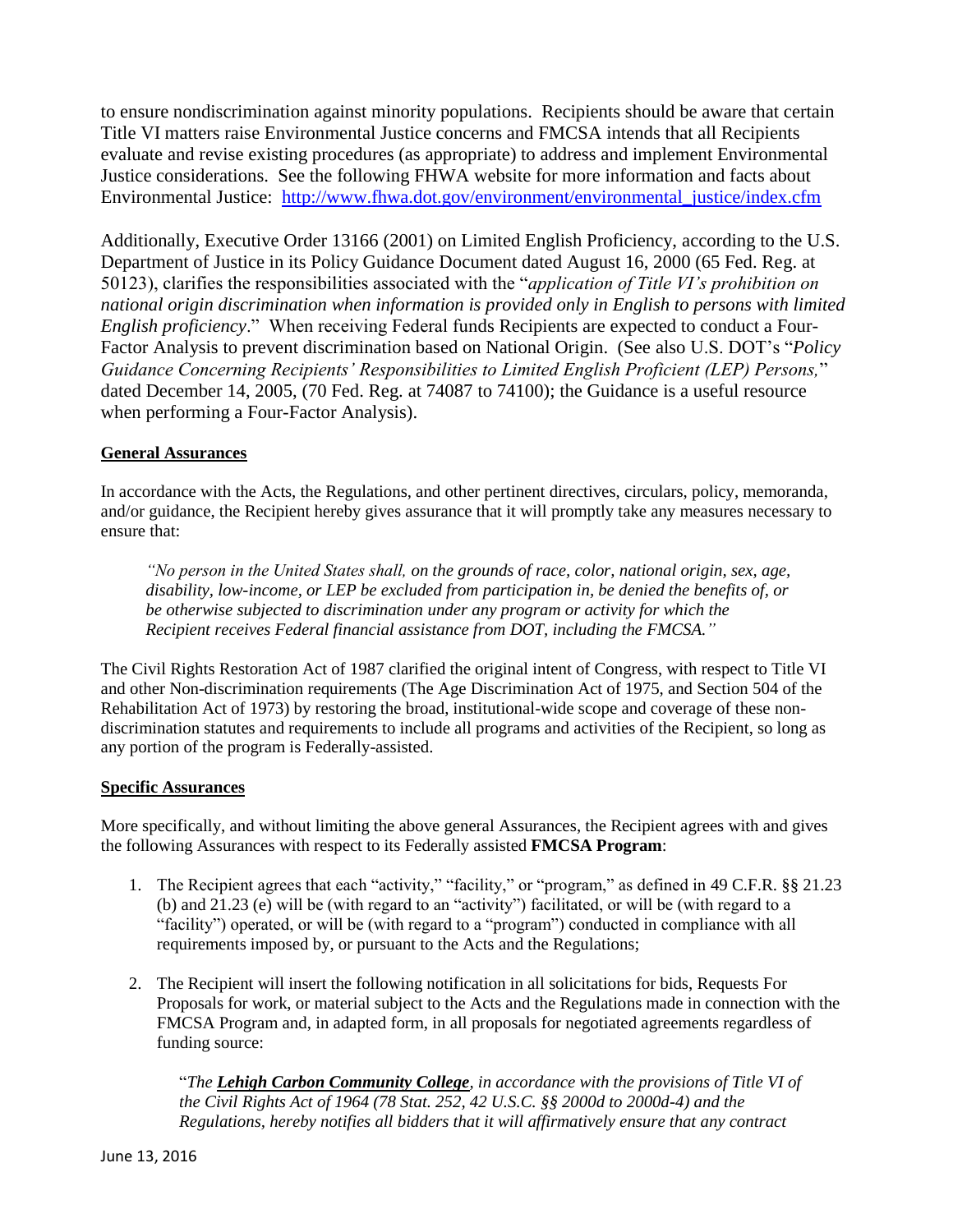*entered into pursuant to this advertisement, all contractors will be afforded full opportunity to submit bids in response to this invitation and will not be discriminated against on the grounds of the owner's race, color, national origin, sex, age, disability, income-level, or LEP in consideration for an award.*";

- 3. The Recipient will insert the clauses of Appendix A and E of this Assurance in every contract or agreement subject to the Acts and the Regulations;
- 4. The Recipient will insert the clauses of Appendix B of this Assurance, as a covenant running with the land, in any deed from the United States effecting or recording a transfer of real property, structures, use, or improvements thereon or interest therein to a Recipient;
- 5. That where the Recipient receives Federal financial assistance to construct a facility, or part of a facility, the Assurance will extend to the entire facility and facilities operated in connection therewith;
- 6. That where the Recipient receives Federal financial assistance in the form, or for the acquisition of real property or an interest in real property, the Assurance will extend to rights to space on, over, or under such property;
- 7. That the Recipient will include the clauses set forth in Appendix C and Appendix D of this Assurance, as a covenant running with the land, in any future deeds, leases, licenses, permits, or similar instruments entered into by the Recipient with other parties:
	- a. for the subsequent transfer of real property acquired or improved under the applicable activity, project, or program; and
	- b. for the construction or use of, or access to, space on, over, or under real property acquired or improved under the applicable activity, project, or program.
- 8. That this Assurance obligates the Recipient for the period during which Federal financial assistance is extended to the program, except where the Federal financial assistance is to provide, or is in the form of, personal property, or real property, or interest therein, or structures or improvements thereon, in which case the Assurance obligates the Recipient, or any transferee for the longer of the following periods:
	- a. the period during which the property is used for a purpose for which the Federal financial assistance is extended, or for another purpose involving the provision of similar services or benefits; or
	- b. the period during which the Recipient retains ownership or possession of the property.
- 9. The Recipient will provide for such methods of administration for the program as are found by the Secretary of Transportation or the official to whom he/she delegates specific authority to give reasonable guarantee that it, other recipients, sub-recipients, sub-grantees, contractors, subcontractors, consultants, transferees, successors in interest, and other participants of Federal financial assistance under such program will comply with all requirements imposed or pursuant to the Acts, the Regulations, and this Assurance.
- 10. The Recipient agrees that the United States has a right to seek judicial enforcement with regard to any matter arising under the Acts, the Regulations, and this Assurance.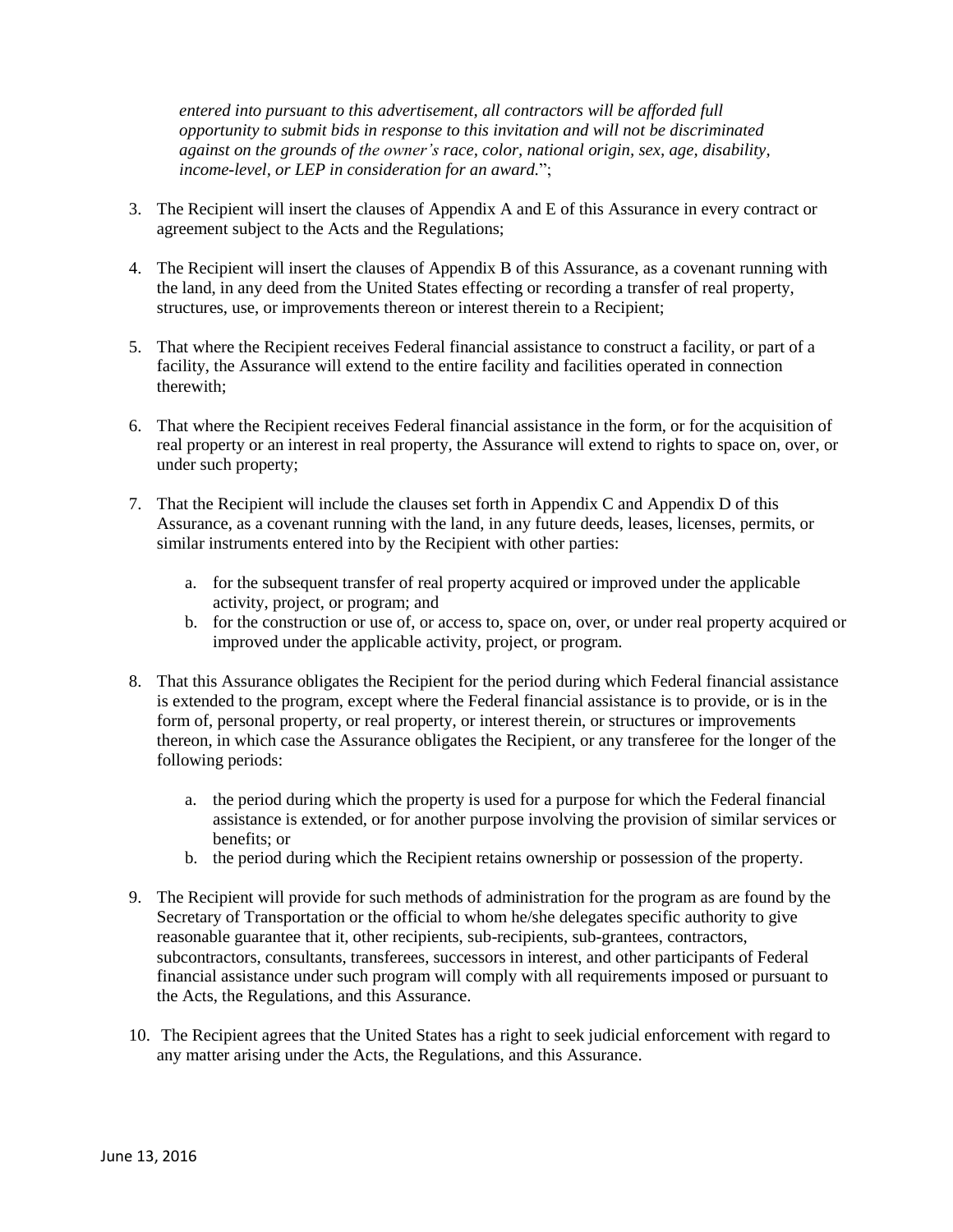By signing this ASSURANCE, Lehigh Carbon Community College also agrees to comply (and require any sub-recipients, sub-grantees, contractors, successors, transferees, and/or assignees to comply) with all applicable provisions governing the FMCSA access to records, accounts, documents, information, facilities, and staff. You also recognize that you must comply with any program or compliance reviews, and/or complaint investigations conducted by the FMCSA. You must keep records, reports, and submit the material for review upon request to FMCSA, or its designee in a timely, complete, and accurate way. Additionally, you must comply with all other reporting, data collection, and evaluation requirements, as prescribed by law or detailed in program guidance.

Lehigh Carbon Community College gives this ASSURANCE in consideration of and for obtaining any Federal grants, loans, contracts, agreements, property, and/or discounts, or other Federal-aid and Federal financial assistance extended after the date hereof to the recipients by the Department of Transportation under the FMCSA Program. This ASSURANCE is binding on [insert State], other recipients, subrecipients, sub-grantees, contractors, subcontractors and their subcontractors', transferees, successors in interest, and any other participants in the FMCSA Program. The person (s) signing below is authorized to sign this ASSURANCE on behalf of the Recipient.

**Lehigh Carbon Community College** St Carie E Neste by

DATED  $3/4/3022$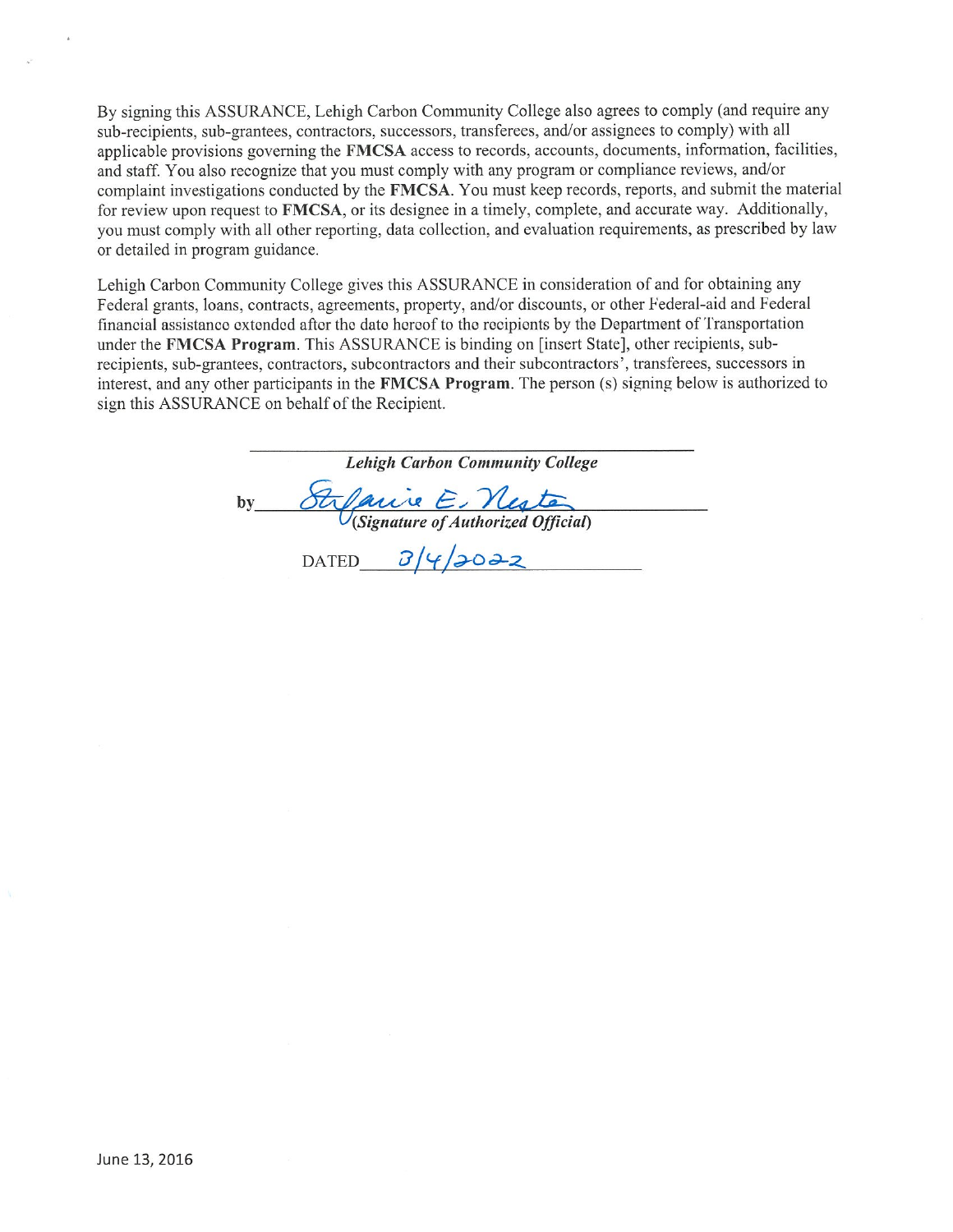### **APPENDIX A**

During the performance of this contract, the contractor, for itself, its assignees, and successors in interest (hereinafter referred to as the "contractor") agrees as follows:

- 1. **Compliance with Regulations:** The contractor (hereinafter includes consultants) will comply with the Acts and the Regulations relative to Nondiscrimination in Federally-assisted programs of the U.S. Department of Transportation, Federal Motor Carrier Safety Administration (FMCSA), as they may be amended from time to time, which are herein incorporated by reference and made a part of this contract.
- 2. **Nondiscrimination:** The contractor, with regard to the work performed by it during the contract, will not discriminate on the grounds of race, color, national origin, sex, age, disability, income-level, or LEP in the selection and retention of subcontractors, including procurements of materials and leases of equipment. The contractor will not participate directly or indirectly in the discrimination prohibited by the Acts and the Regulations as set forth in Appendix E, including employment practices when the contract covers any activity, project, or program set forth in Appendix B of 49 C.F.R. part 21.
- 3. **Solicitations for Subcontracts, Including Procurements of Materials and Equipment:** In all solicitations, either by competitive bidding, or negotiation made by the contractor for work to be performed under a subcontract, including procurements of materials, or leases of equipment, each potential subcontractor or supplier will be notified by the contractor of the contractor's obligations under this contract and the Acts and the Regulations relative to Non-discrimination on the grounds of race, color, national origin, sex, age, disability, income-level, or LEP.
- 4. **Information and Reports:** The contractor will provide all information and reports required by the Acts, the Regulations and directives issued pursuant thereto and will permit access to its books, records, accounts, other sources of information, and its facilities as may be determined by the Recipient or the FMCSA to be pertinent to ascertain compliance with such Acts, Regulations, and instructions. Where any information required of a contractor is in the exclusive possession of another who fails or refuses to furnish the information, the contractor will so certify to the Recipient or the FMCSA, as appropriate, and will set forth what efforts it has made to obtain the information.
- 5. **Sanctions for Noncompliance:** In the event of a contractor's noncompliance with the Nondiscrimination provisions of this contract, the Recipient will impose such contract sanctions as it or the FMCSA may determine to be appropriate, including, but not limited to:
	- a. withholding payments to the contractor under the contract until the contractor complies; and/or
	- b. cancelling, terminating, or suspending a contract, in whole or in part.
- 6. **Incorporation of Provisions:** The contractor will include the provisions of paragraphs one through six in every subcontract, including procurements of materials and leases of equipment, unless exempt by the Acts, the Regulations and directives issued pursuant thereto. The contractor will take action with respect to any subcontract or procurement as the Recipient or the FMCSA may direct as a means of enforcing such provisions including sanctions for noncompliance. Provided, that if the contractor becomes involved in, or is threatened with litigation by a subcontractor, or supplier because of such direction, the contractor may request the Recipient to enter into any litigation to protect the interests of the Recipient. In addition, the contractor may request the United States to enter into the litigation to protect the interests of the United States.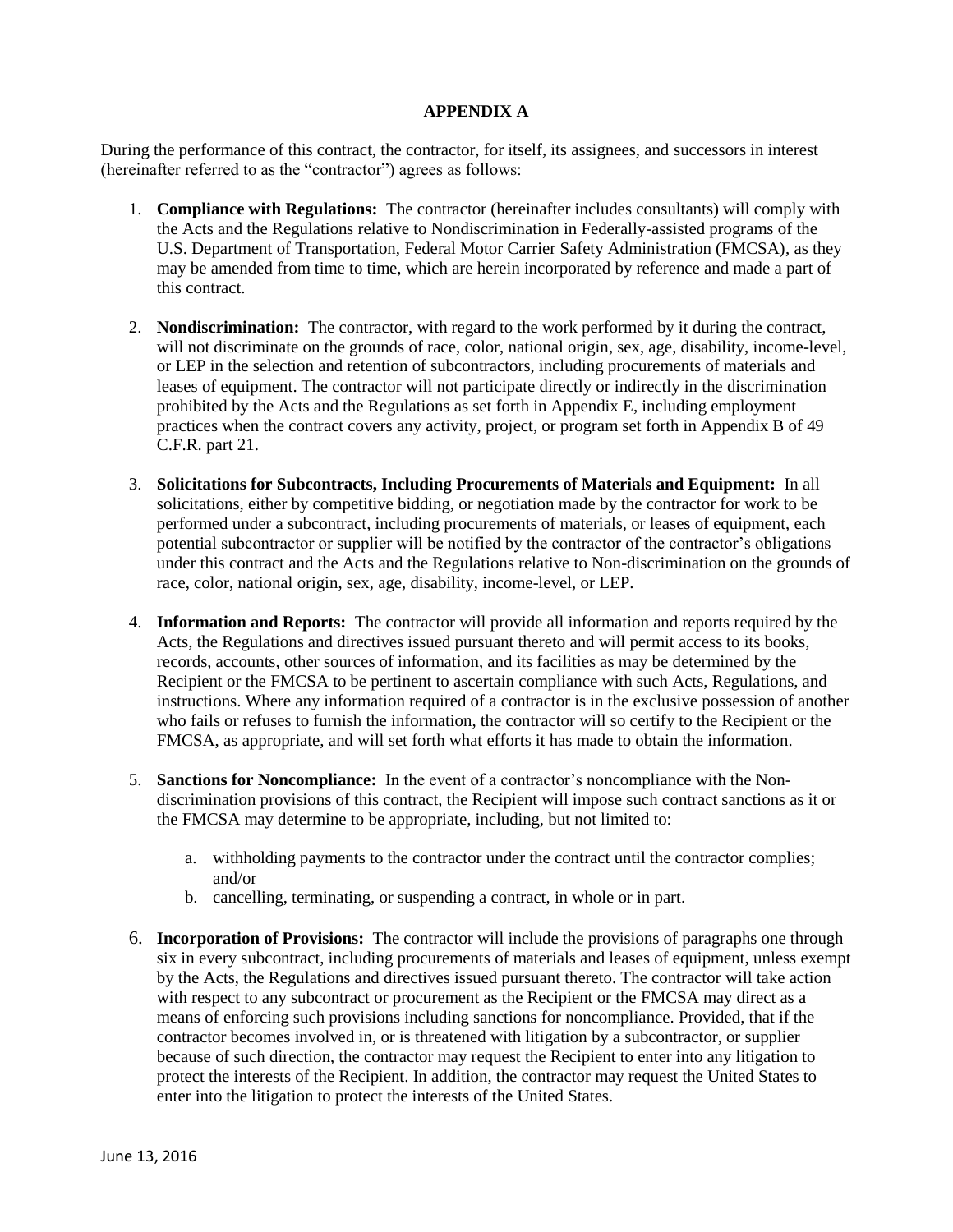# **CLAUSES FOR DEEDS TRANSFERING UNITED STATES PROPERTY**

# **APPENDIX B**

The following clauses will be included in deeds effecting or recording the transfer of real property, structures, or improvements thereon, or granting interest therein from the United States pursuant to the provisions of Assurance 4:

**NOW, THEREFORE,** the Department of Transportation as authorized by law and upon the condition that the Lehigh Carbon Community College will accept title to the lands and maintain the project constructed thereon in accordance with (*Name of Appropriate Legislative Authority*), the Regulations for the Administration of **Federal Motor Carrier Safety Administration (FMCSA) Program,** and the policies and procedures prescribed by the **FMCSA** of the Department of Transportation in accordance and in compliance with all requirements imposed by Title 49, Code of Federal Regulations, Department of Transportation, subtitle A, Office of the Secretary, part 21, Nondiscrimination in Federally-assisted programs of the Department of Transportation pertaining to and effectuating the provisions of Title VI of the Civil Rights Act of 1964 (78 Stat. 252; 42 U.S.C. § 2000d to 2000d-4), does hereby remise, release, quitclaim and convey unto the Lehigh Carbon Community College all the right, title and interest of the Department of Transportation in and to said lands described in Exhibit "A" attached hereto and made a part hereof.

## **(HABENDUM CLAUSE)**

**TO HAVE AND TO HOLD** said lands and interests therein unto Lehigh Carbon Community College and its successors forever, subject, however, to the covenants, conditions, restrictions and reservations herein contained as follows, which will remain in effect for the period during which the real property or structures are used for a purpose for which Federal financial assistance is extended or for another purpose involving the provision of similar services or benefits and will be binding on the Lehigh Carbon Community College, its successors and assigns.

The Lehigh Carbon Community College, in consideration of the conveyance of said lands and interests in lands, does hereby covenant and agree as a covenant running with the land for itself, its successors and assigns, that (1) no person will on the grounds of race, color, national origin, sex, age, disability, income-level, or LEP be excluded from participation in, be denied the benefits of, or be otherwise subjected to discrimination with regard to any facility located wholly or in part on, over, or under such lands hereby conveyed [,] [and]\* (2) that the Lehigh Carbon Community College will use the lands and interests in lands and interests in lands so conveyed, in compliance with all requirements imposed by or pursuant to Title 49, Code of Federal Regulations, Department of Transportation, subtitle A, Office of the Secretary, part 21, Non-discrimination in Federally-assisted programs of the Department of Transportation, Effectuation of Title VI of the Civil Rights Act of 1964, and as said Regulations and Acts may be amended, and (3) that in the event of breach of any of the above-mentioned non-discrimination conditions, the Department will have a right to enter or reenter said lands and facilities on said land, and that above described land and facilities will thereon revert to and vest in and become the absolute property of the Department of Transportation and its assigns as such interest existed prior to this instruction.\*

(\*Reverter clause and related language to be used only when it is determined that such a clause is necessary in order to effectuate the purpose of Title VI.)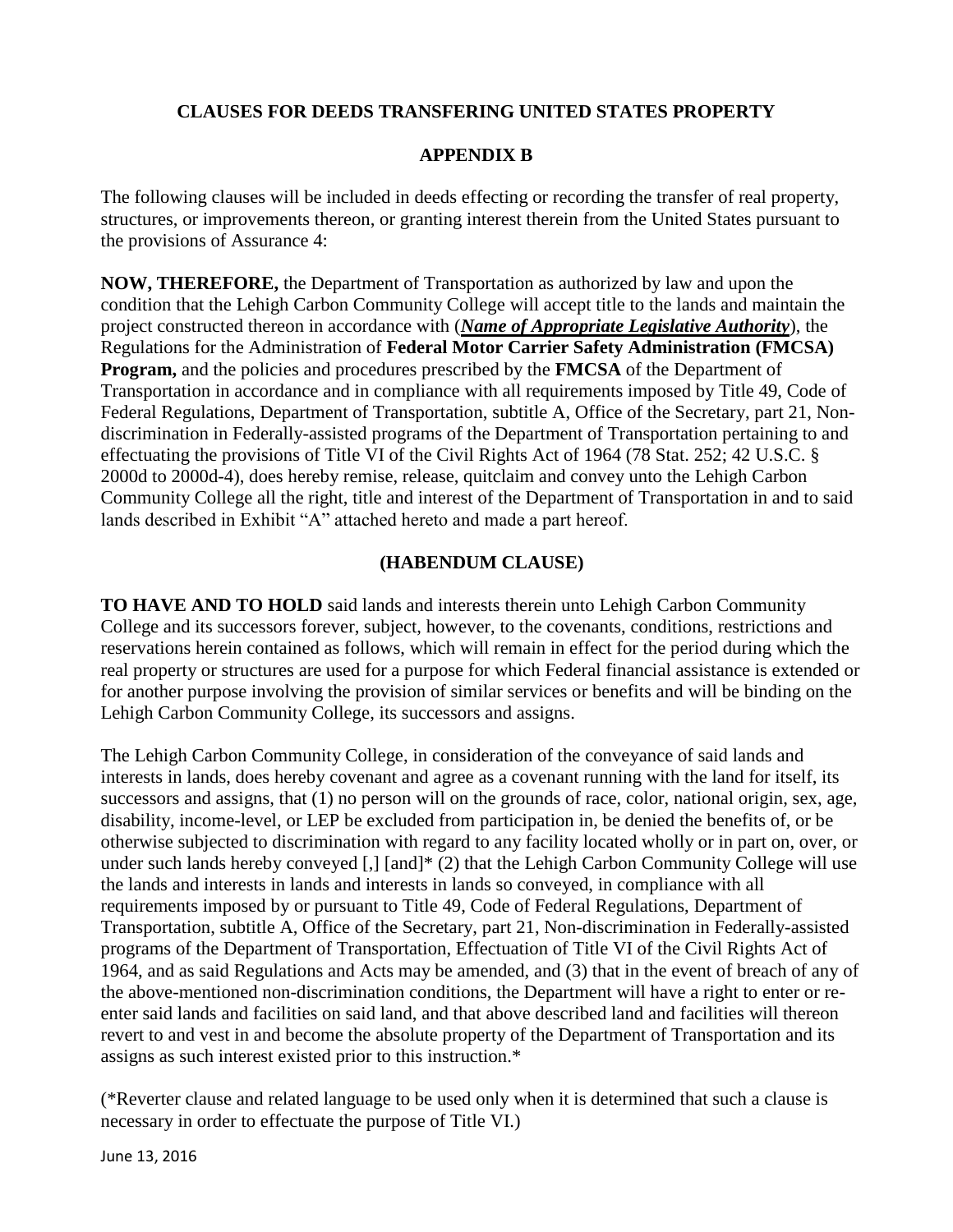# **CLAUSES FOR TRANSFER OF REAL PROPERTY ACQUIRED OR IMPROVED UNDER THE ACTIVITY, FACILITY OR PROGRAM**

# **APPENDIX C**

The following clauses will be included in deeds, licenses, leases, permits, or similar instruments entered into by the Lehigh Carbon Community College pursuant to the provisions of Assurance 7(a):

- A. The (grantee, lessee, permittee, etc. as appropriate) for himself/herself, his/her heirs, personal representatives, successors in interest, and assigns, as a part of the consideration hereof, does hereby covenant and agree [in the case of deeds and leases add "as a covenant running with the land"] that:
	- 1. In the event facilities are constructed, maintained, or otherwise operated on the property described in this (deed, license, lease, permit, etc.) for a purpose for which a Department of Transportation activity, facility, or program is extended or for another purpose involving the provision of similar services or benefits, the (grantee, licensee, lessee, permittee, etc.) will maintain and operate such facilities and services in compliance with all requirements imposed by the Acts and Regulations (as may be amended) such that no person on the grounds of race, color, national origin, sex, age, disability, income-level, or LEP will be excluded from participation in, denied the benefits of, or be otherwise subjected to discrimination in the use of said facilities.
- B. With respect to licenses, leases, permits, etc., in the event of breach of any of the above Nondiscrimination covenants, Lehigh Carbon Community College will have the right to terminate the (lease, license, permit, etc.) and to enter, re-enter, and repossess said lands and facilities thereon, and hold the same as if the (lease, license, permit, etc.) had never been made or issued.\*
- C. With respect to a deed, in the event of breach of any of the above Non-discrimination covenants, the Lehigh Carbon Community College will have the right to enter or re-enter the lands and facilities thereon, and the above described lands and facilities will there upon revert to and vest in and become the absolute property of the Lehigh Carbon Community College and its assigns.\*

(\*Reverter clause and related language to be used only when it is determined that such a clause is necessary to effectuate the purpose of Title VI.)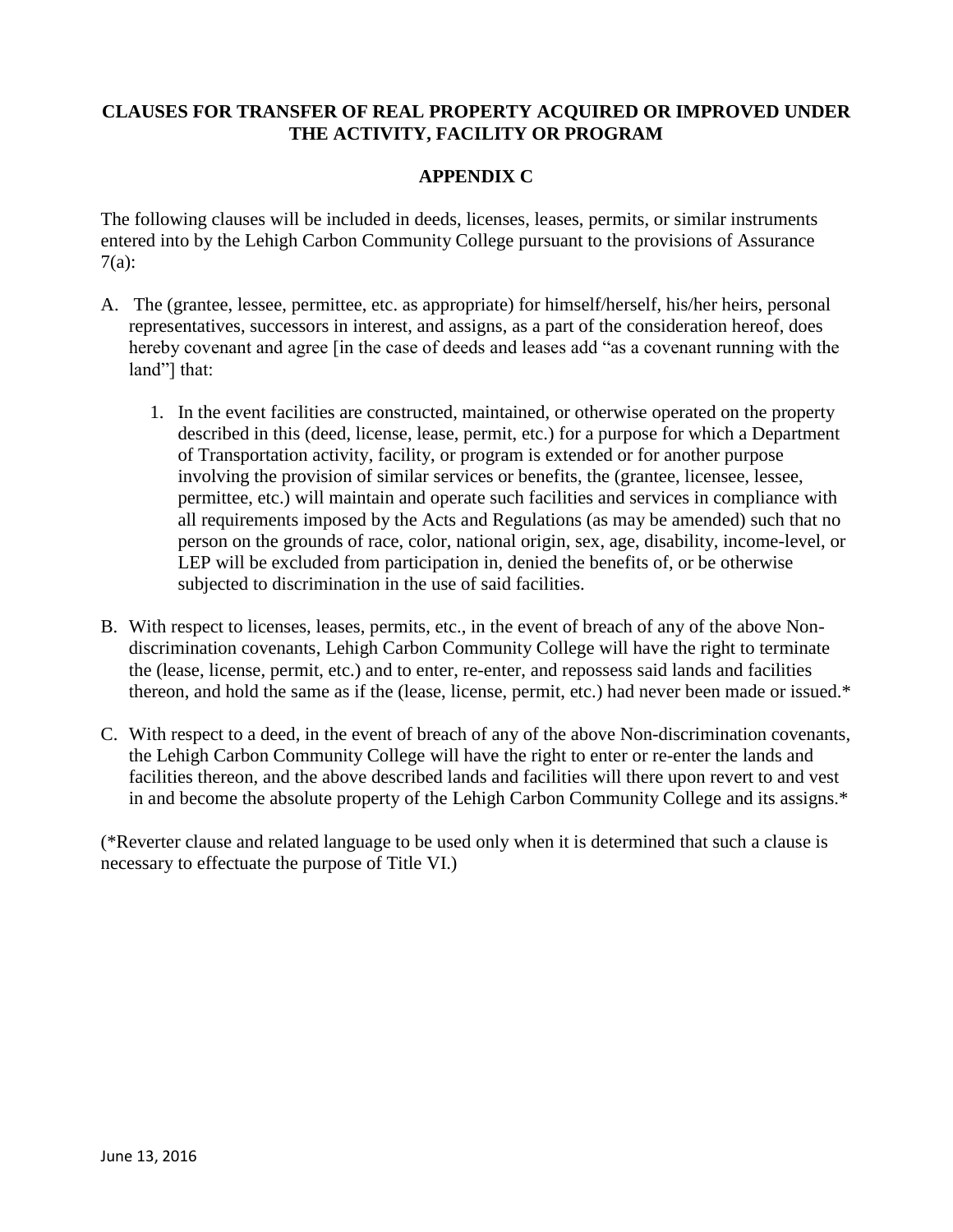# **CLAUSES FOR CONSTRUCTION/USE/ACCESS TO REAL PROPERTY ACQUIRED UNDER THE ACTIVITY, FACILITY OR PROGRAM**

# **APPENDIX D**

The following clauses will be included in deeds, licenses, permits, or similar instruments/ agreements entered into by Lehigh Carbon Community College pursuant to the provisions of Assurance 7(b):

- A. The (grantee, licensee, permittee, etc., as appropriate) for himself/herself, his/her heirs, personal representatives, successors in interest, and assigns, as a part of the consideration hereof, does hereby covenant and agree (in the case of deeds and leases add, "as a covenant running with the land") that (1) no person on the ground of race, color, national origin, sex, age, disability, income-level, or LEP will be excluded from participation in, denied the benefits of, or be otherwise subjected to discrimination in the use of said facilities, (2) that in the construction of any improvements on, over, or under such land, and the furnishing of services thereon, no person on the ground of race, color, national origin, sex, age, disability, income-level, or LEP will be excluded from participation in, denied the benefits of, or otherwise be subjected to discrimination, (3) that the (grantee, licensee, lessee, permittee, etc.) will use the premises in compliance with all other requirements imposed by or pursuant to the Acts and Regulations, as amended, set forth in this Assurance.
- B. With respect to (licenses, leases, permits, etc.), in the event of breach of any of the above Non-discrimination covenants, Lehigh Carbon Community College will have the right to terminate the (license, permit, etc., as appropriate) and to enter or re-enter and repossess said land and the facilities thereon, and hold the same as if said (license, permit, etc., as appropriate) had never been made or issued.\*
- C. With respect to deeds, in the event of breach of any of the above Non-discrimination covenants, Lehigh Carbon Community College will there upon revert to and vest in and become the absolute property of Lehigh Carbon Community College and its assigns.\*

(\*Reverter clause and related language to be used only when it is determined that such a clause is necessary to effectuate the purpose of Title VI.)